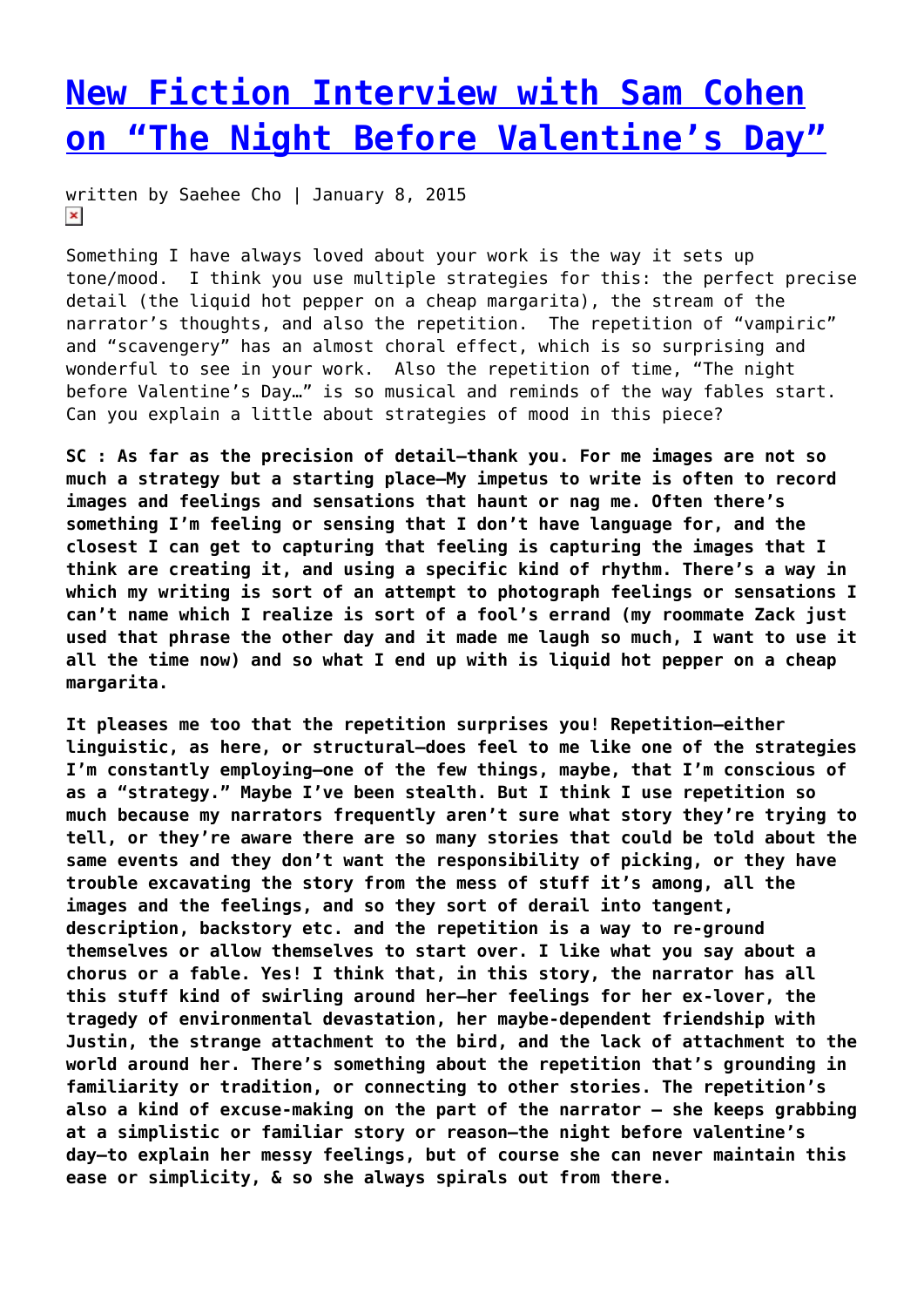For me, this story feels impossible without Justin. He's the necessary middle-man; in a way I feel like he moves the plot. How does Justin work in the story for you?

**SC: I see what you mean, how this story might feel primarily like it's about the relationship between the narrator and Genevieve, but I do think it is a love story between all three characters. Each pair of characters has their own love, and their own way of enacting that love. The relationship each character has with Justin is more fixed, less at risk. Genevieve and the narrator, though, are committed to figuring out how to continue to love one another even though they're no longer going to be lovers, and so a lot of the tension in this story comes from the negotiation of figuring out how to do that. In order to figure out how to continue to love each other under these changed circumstances, these two need to find a new way to interact or be together and the way that they're going to do that is to interact together with Justin, whom they both still/already love, and with whom they have basically-set ways of interacting with.** 

**I'm not sure the story has a plot in any traditional sense, but I agree that Genevieve and the narrator would not have even been able to get together on the night of the story without Justin. At the time I wrote this, I was thinking a lot about passivity. I'm not necessarily a person who wants to argue that passivity is agentive or powerful or whatever, but I'm interested in the experience and cognition of more passive characters, in how they manage to make things happen. Genevieve and the narrator are both passive characters. The narrator is somewhat passive-aggressive–she drops hints or makes jokes in order to manipulate the situation, to sort of top from the bottom, but Genevieve just kind of goes along with what she's invited to do, as long as she wants to do it–she's good at saying no, but isn't going to go out of her way to make anything happen. By allowing Justin to be the active one, the decision-maker, the narrator and Genevieve are able to just passively end up in this space together, seemingly without intent.**

**Justin is also the perfect person to have there with them–they're both so familiar with him, and he's someone who doesn't seem to care about the potential awkwardness or sensitivity of the situation–it's not going to change his behavior. He talks freely, which allows the other two to talk more freely (such as when the narrator mentions sex she and Genevieve have had), but he also takes up space such that no really in-depth conversations are going to happen between the other two. Justin creates a space for the narrator and Genevieve to interact and also makes that space safe by allowing for certain kinds of interactions and limiting others.**

The push and pull of the dynamics between Genevieve and the narrator is so interesting to me because there's a lack of judgment placed on it.

For example: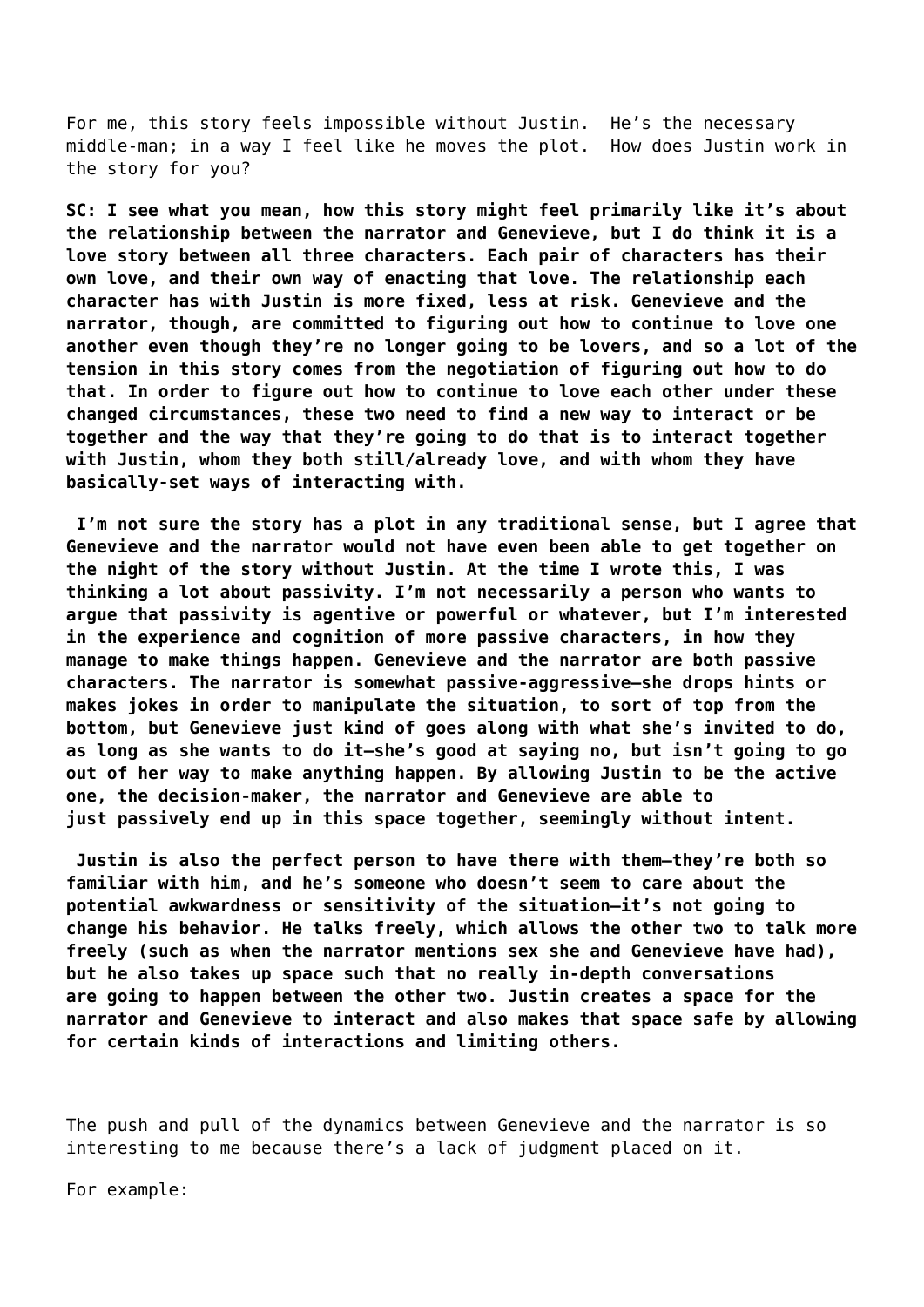"I smiled when she said that. I liked being called a cunt, or I liked Genevieve calling me one. I liked hearing her say the word *cunt* during this time when she wasn't saying the word *love*."

I don't know quite if the narrator likes their dynamic but she certainly experiences a certain kind of pleasure from it. The excerpt above makes me wonder about the alternatives for love when it's withheld or unavailable but still somehow necessary between people—what form that absence takes. Can you speak to place the two women are in their relationship in this story?

**SC : As I said above, the narrator and Genevieve are in a place of figuring out how to be together now that they are not going to** *be* **together. You know, they don't just want to be civil, or like, "friends," but to figure out how to still love each other after excising the romantic/sexual component of their relationship. But this is sensitive, too, because neither is fully admitting this–both characters are afraid of the vulnerability that would come from directly stating what they want. I'm really committed to writing about characters in places like this–characters who aren't sure what they want from each other or characters who want strange kinds of relationships with each other.** 

**Anyway I remember talking to you about an earlier draft of this story, and you suggested that the narrator was masochistic in "liking" being called a cunt, but I don't think she is masochistic–maybe she's posing as masochistic. There's something cooler about masochism than there is about just, you know, wanting intimacy. And I think the narrator likes cunt because cunt suggests intimacy. Love is hard to say, and cunt is also hard to say. "Cunt" can be a nice thing to invoke, between certain people. Calling the narrator a cunt is Genevieve's sort of brusque and masked way of communicating, you know, that she cares a lot about how the narrator treats her. And that even though she doesn't like it, she's going to keep putting herself in the narrator's presence. "Cunt" communicates that Genevieve's hoping for something. "Cunt" makes the narrator realize that she's powerful. She's been a cunt, maybe, because she hadn't felt powerful–because she'd been afraid of being vulnerable. So Genevieve's admitting that the narrator's been hurting her means that maybe the narrator can stop guarding herself so much, can afford to be a little more vulnerable.**

READ THE STORY HERE : [THE NIGHT BEFORE VALENTINE'S DAY](https://entropymag.org/new-fiction-the-night-before-valentines-day-by-sam-cohen/)

**\_\_\_\_\_\_\_\_\_\_\_\_\_\_\_\_\_\_\_\_\_\_\_\_\_\_\_\_\_\_\_\_\_\_\_\_\_\_\_\_\_\_\_\_\_\_\_\_\_\_\_\_\_\_\_\_\_\_\_\_\_\_\_\_\_\_**

**Sam Cohen's** writing is in Delirious Hem, Sidebrow, Pank, Black Clock, Joyland, Gaga Stigmata, RECAPS, and elsewhere. Her chapbook Gossip was published by Birds of Lace Press in 2013. She has an MFA from CalArts and lives in Los Angeles.